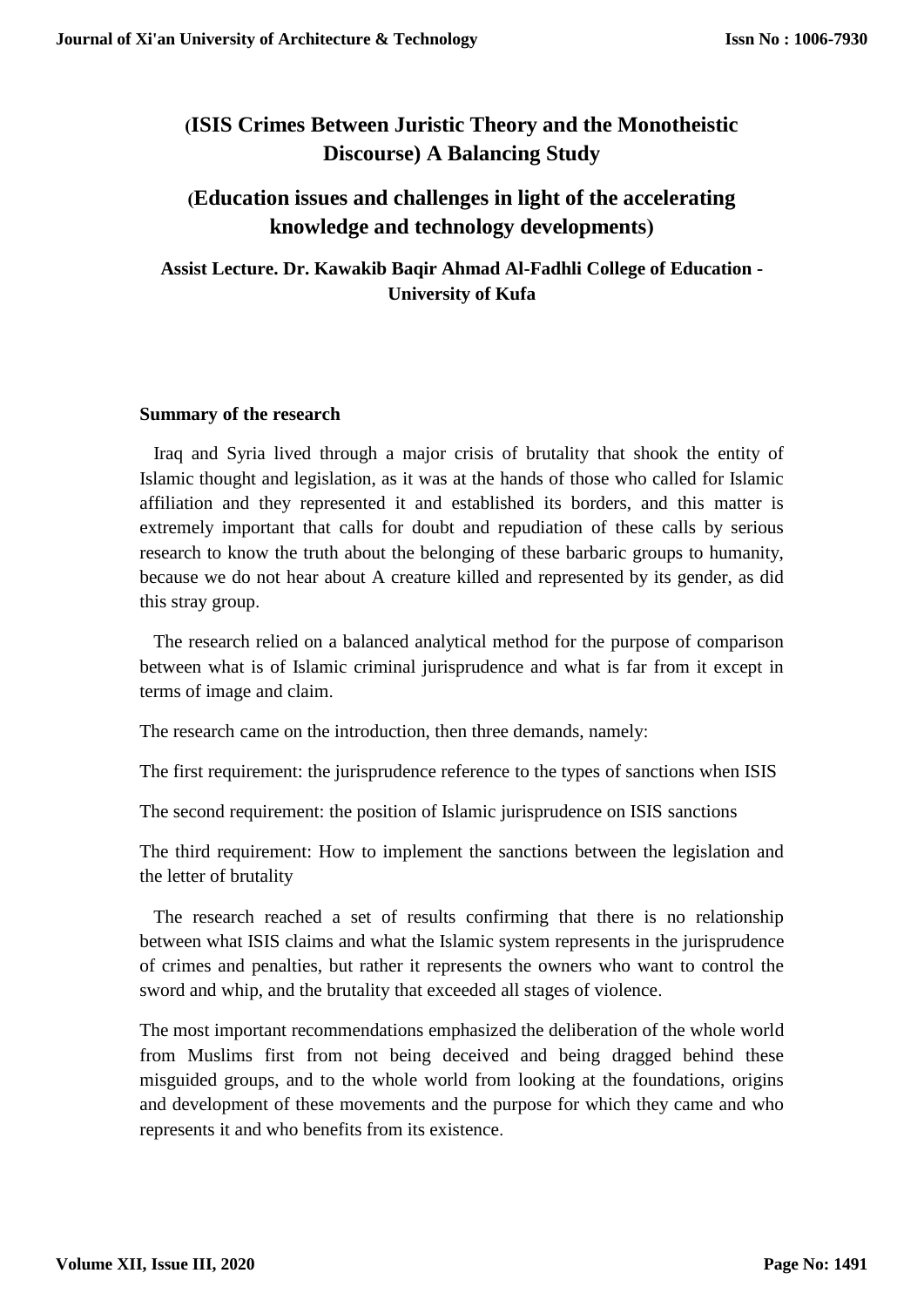#### **Introduction**

Praise be to God, Lord of the worlds, and prayers and peace be upon the noblest of creation and messengers, and on the family of the good, pure and yet .. The research starts from the fact that the Islamic nation is living in a crisis that has shaken its rules from the beginning, but it is the crisis of atonement, which was invented by a few that work in the name of religion but it is beyond it, and for this it becomes necessary to study this The danger and knowing its references are they really as they claim it, so the thought will not be defeated except by thought, and arms are not enough to achieve victory.

The importance of the study comes from the fact that ISIS is now a real danger not only to Islam, but also to the world, because the purpose for which ISIS was used is to kill all religions, and this is evidence of their bombing of most centers of science and worship in the Middle East, and because the thought that underpins ISIS It is misrepresentation, correction, and utterance in God's religion without truth and knowledge, their morals of atonement and their nature of detonation and displacement; we conclude that no religion has anything to do with these movements deviated from humanity before religion.

The most important aim of the research is to shed light on the reality of ISIS and to reveal the claims of this organization, intellectually and practically, by following the analytical approach comparing the criminal doctrinal theory of ISIS crimes and presenting it in return for Islamic criminal jurisprudence, to reach the truth of the letter of brutality adopted by ISIS, particularly its actions. The latter in Syria and Mosul as a model for the study and the research will present its results and recommendations, hoping for success and payment.

The first requirement: the jurisprudence reference to the types of sanctions when ISIS

The ISIS regime has been trying to deceive the simple people that they represent Islam, because they apply the provisions of Islamic Sharia with appearances and images, especially in the criminal system (penalties), as they were punished with socalled establishment of Islamic legal boundaries, as well as they impose the veil on women and closeThe shops during prayer, and their flags worked on publishing pictures and films to apply the borders to some men and women who have committed crimes of adultery and drinking alcohol.

And ISIS has exploited a claim that it applies Islamic law only in terms of limits and interpretations. ISIS has deceived the Muslim youth who are looking to establish God's religion on the ground and arbitration of God's law in real life, relying on spreading religious enthusiasm and fanning emotions, so ISIS legislators deliberately ignored the borders are only a means One of the means of social control that should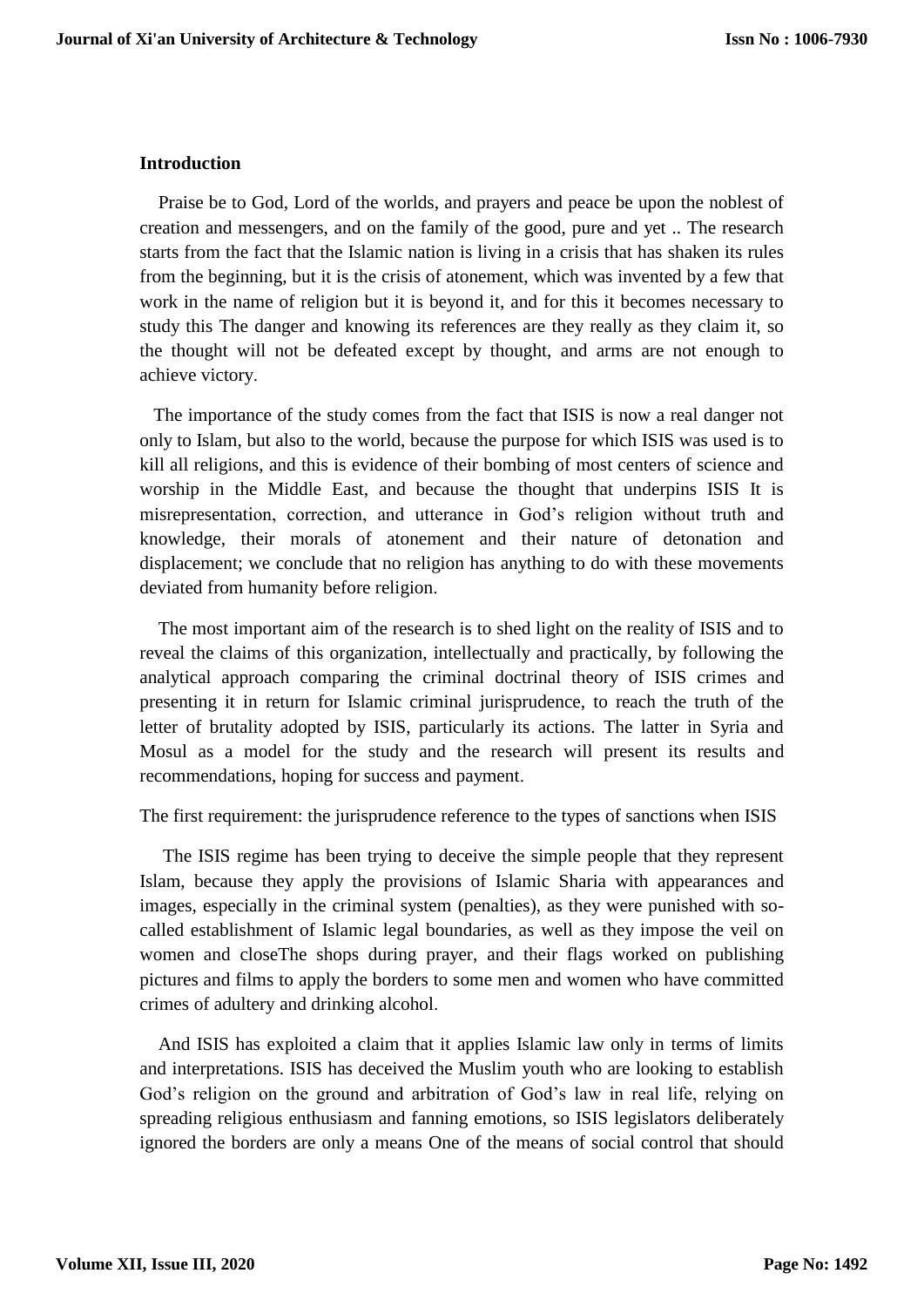be preceded by the proper preparation of the blame by spreading the Islamic idea in order to affect all situations and dye it with the nature of Islam.

A large attribution to the jurisprudential literature appears in the documentation of organization, but the decisive factor in this is interest and benefit, as the organization can attribute to any reference that supports its views without regard to the methodological consistency. The organization adopts a predatory Wahhabi approach.

On the other hand, the organization disrupted the application of penal provisions to many criminals and bandits by simply swearing allegiance to the organization. It has been proven that a small number of criminals have joined the state organization in order to protect themselves from holding the Sharia courts accountable. The organization has provided them with protection in exchange for pledging allegiance. These people are once again using the same methods and deeds in the name of religion and Sharia.

## **In its sanctions, ISIS relied on the penalties mentioned in Islamic criminal jurisprudence, namely:**

1 -Cutting: ISIS cuts hands in the penalties it presents as stealing money, and sometimes even at that time, and this provision in itself is found in the Islamic Penal System in border penalties, which is the limit of theft:

And they infer that:

A - The Almighty said: "And the thief and the thief cut their hands off with regard to what they have won from God and God is dear and wise." (Surah 38.)

B- That Muhammad had cut the hands of men and women, and so did the Companions.

2 -The limit of flogging and stoning in adultery: ISIS applies the legal limits in public squares, including this limit, and this is one of the penalties that came in the Islamic punishment system adopted by the legitimate ruler or judge in the limits and Altzirat. Daesh system evidenced by the Almighty, saying ((adulterer and the adulteress, scourge each one of them with a hundred stripes and take you with them compassion in the religion of Allah, if you believe in Allah and the day and witness Amabhma a community of believers)) Surat Al-Nur: 2).

3- Punishment with crucifixion: Crucifixion is not known in fiqh theorism, not in warring, and it is a special crime and a very cruel punishment compared to the level of its crime. Or their hands and feet are cut off from disagreement, or they are exiled from the earth, that is their disgrace in this world, and they have in the last: (Azzah).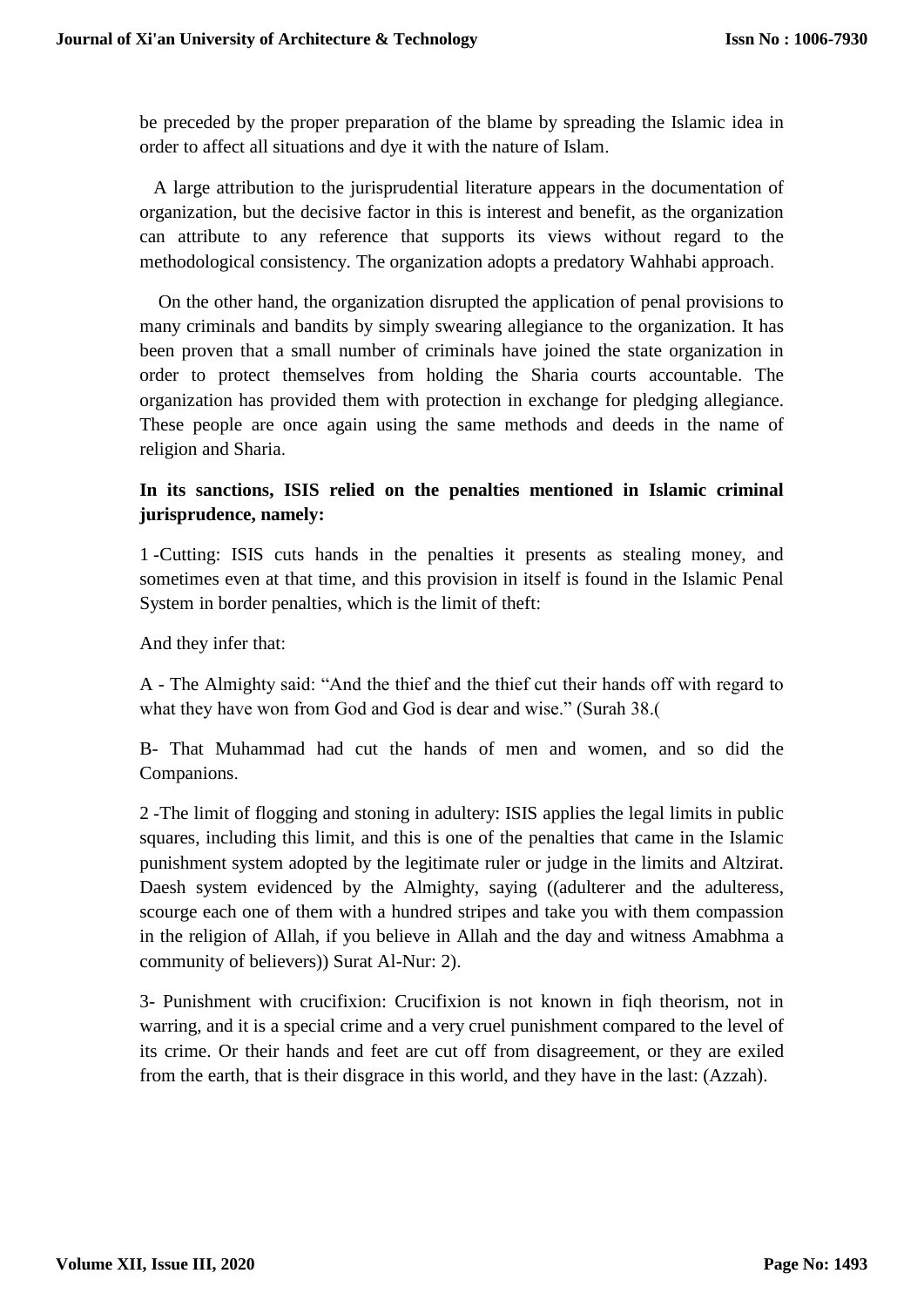## **The second requirement: the position of Islamic jurisprudence on ISIS sanctions:**

ISIS relies on border punishments and border punishments, in short, it is border crimes: limitation in language: prevention, which is something that is reserved between two things, and it is forbidden to mix them, and in the terminology a sanction estimated from the street that must be true to God, which are crimes (apostasy, adultery, slander, harpy, theft, prostitution Drinking wine. The main penalties mentioned above are from the border penalties.

1- It is well known to researchers in criminal jurisprudence that the possibility of realizing a crime with a limit characteristic is often difficult and therefore there are not many examples in Sharia evidence in its applications; this difficulty comes mostly through the prevention of borders set by the Islamic legislator and is a rule characterized by determining the rule to prevent borders by suspicions

In addition to stressing the methods of proving the crime, Islam opened the way for the possibility of not punishing the accused when not asserting, by deciding (stopping the borders with suspicions), where the punishment may not be imposed in the borders and retribution with the presence of a suspicion valid to prevent and drop.

Spoofing in language: is payment, it is said: a stroke is triggered by a stroke and its stroke, i.e. his payment, the limit managers in the sense of his payment and delay.()

And suspicion in the language: is confusion, it is said that it is similar to the matter, that is, it is confused until it is mixed with others (). As for suspicion in Sharia: it is what confusion is a matter, and he does not know whether it is permissible or forbidden, and the right is false or false. That is, ambiguity is not a matter of right from wrong, suspicions between the permissible and the forbidden, not between the duty and the solution.()

The meaning of staving off penalties or limits by suspicions, i.e. raising them and not applying them to the perpetrator due to the existence of circumstances and matters that question the fact that the act was a crime in the first place, or that it was a complete limit, or even in its occurrence, and there have been many effects indicating this rule, including the impact of the Messenger, "may God bless him And his family, "who was arrested on the authority of Ibn Masoud: (Read the borders and kill for the servants of God as you could) (), and the areas of application of this rule in the limits and retribution, where they said the scholars: that retribution does not take place with the presence of the suspicion, where I found the suspicion refrain from retribution and turned the matter into blood money.()

As for the condolences, they are unimaginable penalties, they are entrusted to the guardian according to the interest, as they are often penalties that are not so severe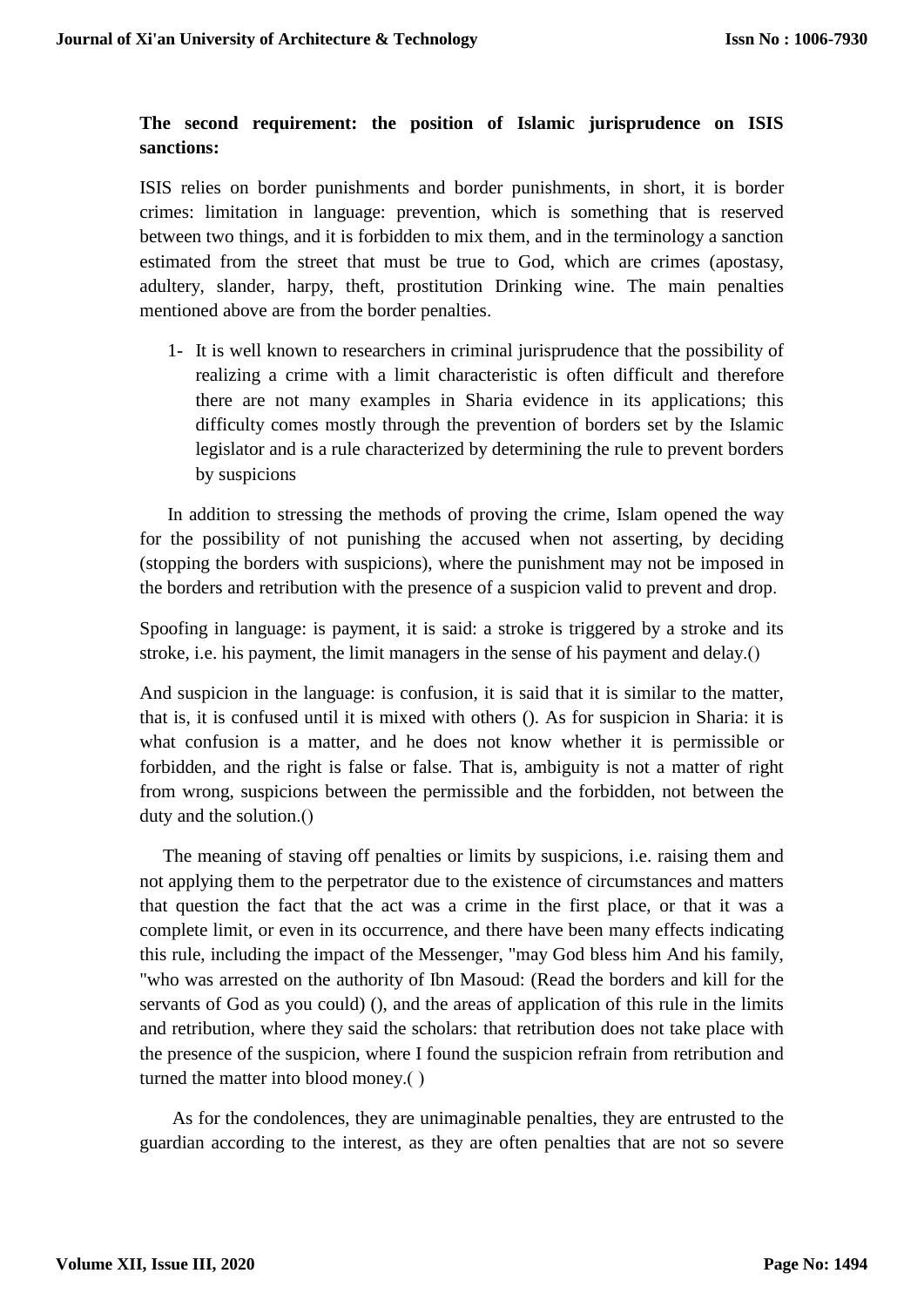that they reach the degree of limits and retribution, and therefore the scholars stated that they could be established with the presence of suspicion.()

Here it must be presented to the Islamic legislator to know its position on Islamic criminal jurisprudence:

1 -**Punishment of severance**: If we paused a little in the face of the punishments imposed by the ISIS regime, we would find that this matter does not go straight from the foundations of Islamic jurisprudence for the following reasons:

A - that the organization when establishing the borders - which is the right of God - as the extent of theft, is not entitled to establish it in any spot where its soldiers reach and if the matter does not settle for them, because fatwas collected from the scholars on the non-establishment of these borders in the war for his saying (PBUH) Do not cut hands in an invasion.

Al-Tirmidhi said (and working on this among some scholars, including Al-Awza'i) that the limit will not take place in the invasion in the presence of the enemy, fearing that the one against whom the limit will be held will be inflicted upon the enemy.

Ibn al-Qayyim said (This is one of the limits of God's limits, and he forbade his residency in the invasion, fearing that it would result in something that is more abhorrent to God than delaying or delaying the rights of its owner to the polytheists, diet and anger.(

B - It was proven that the judges of the ISIS courts were ineligible for the judiciary, because they are unknown to the situation and the scholars did not testify to them of the legal knowledge and the ability to judge and arbitrate the law of God, but it was proven that many of them are ill-informed in terms of the application of legal rulings in an incorrect way such as applying the threshold of theft in the event of famine, because It is known that the extent of theft is not established in famine and the severity of the need and extreme poverty that people live in Syria due to the war conditions and the blockade are not hidden until we saw in some Syrian regions people eat grass and foliage, as well as cutting the hand of the thief with cleaver and what it promises on the legitimate limit by breaking a bone Forearm while t Rodeo is hand cut with a knife from the joint.

A - The origin of the punishment for cutting the hand is the subject of the consensus of the Muslims, except that they differed in the amount of the hand to be cut and on which the foreground is that the hand is cut from the ends of the fingers and leaves the thief to rest, i.e. the palm of the hand documented by Ishaq bin Ammar on the authority of Abi Ibrahim (PBUH) ((The thief's hand is cut and left his thumb He issued his rest, cut his leg, and left his heels walking on it)).

It appears through the foregoing that ISIS applies the borders with the utmost brutality, which includes the souls from them and insulting Islam and Islamic law, but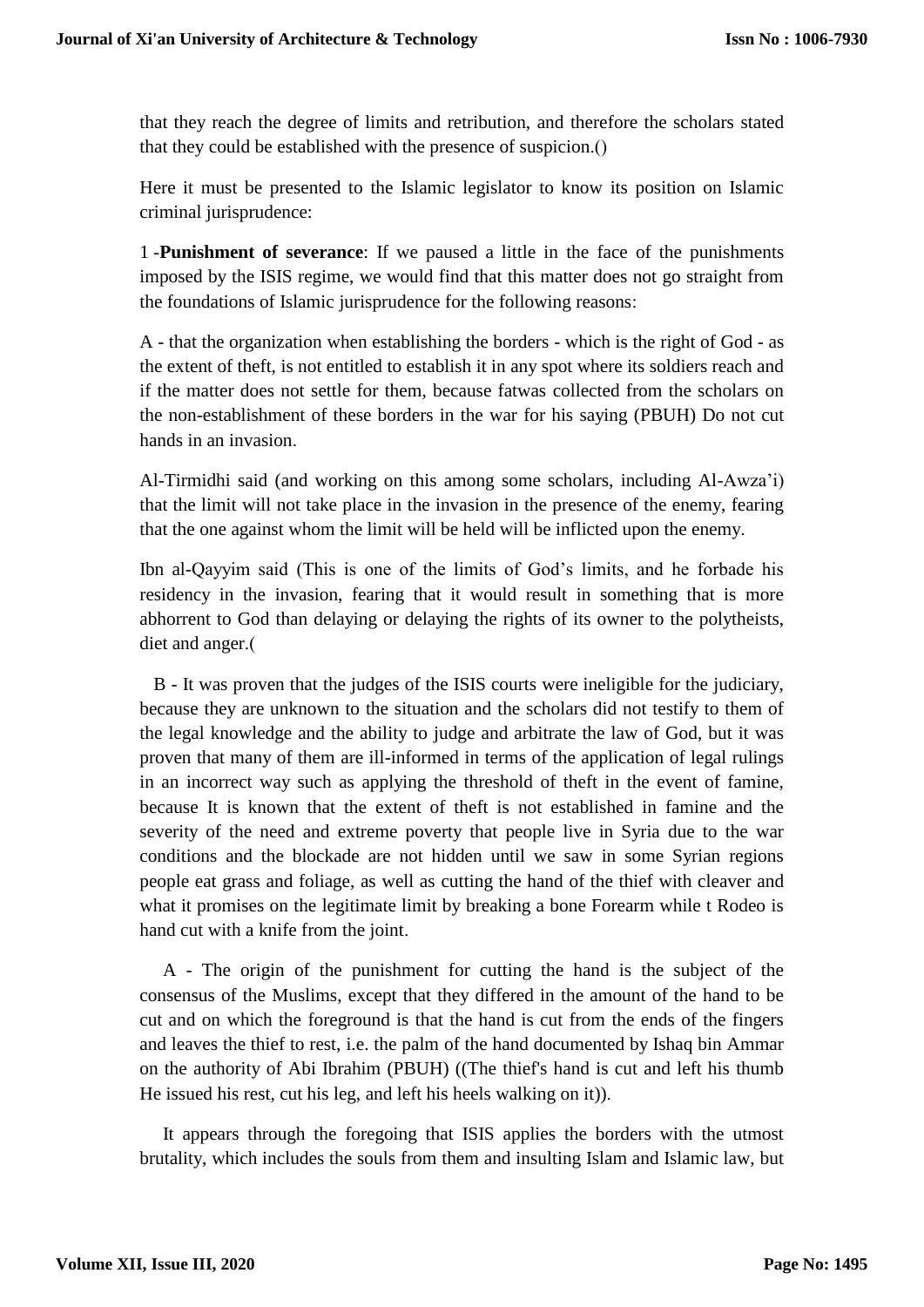rather makes some Muslims alienated from their religion and the claim of the organization that this is a prophetic Sunnah.

## 2**- Adultery**:

If we follow Islamic jurisprudence, we will find that the extent of adultery (stoning, flogging or westernization) is a right of God Almighty, that is, a right for society, because symptoms must be preserved from exposure to them and preserving public interests, which is the payment of the most correct corruption to them, and it must be proven by Shariah methods which are:

#### **Declaration or testimony (evidence)**

1 -Acknowledgment: This is what is now called recognition. The jurists have agreed to prove adultery by acknowledgment from the sane adult chosen voluntarily, and not drunk, because the Holy Prophet (PBUH) stoned goats and Al-Ghamidia by acknowledging them. Adultery because the Messenger (PBUH) asked goats about the details of the incident, and the scholars have agreed that the statute of limitations does not affect the decision.

2 - Shahada: The jurists agreed on the evidence of adultery with testimony and the testimony is proven:

1 - Issue: They consist of the testimony of four righteous men, three or two women, but it is proven by the testimony of two men and four women whose purpose is to prove that flogging without stoning. The Almighty said: (And those who come outrageous among your wives, testify of your testimony.

if they testified, they held them in their homes until death died or God made them a way) (Surah An-Nisa: 15)

2 - Assignment (perfection), which is puberty and reason.

3 - masculinity, so the testimony of women is not accepted in their honor, because adultery is obscene.

- 4- Justice
- 5- Freedom
- 6- Islam

7- Referral The testimony of the testimony or the judge's book is not accepted to the judge because suspicion at the time of the crime and borders does not prove with suspicions

- 8- Union of witnesses
- 9- Council of the union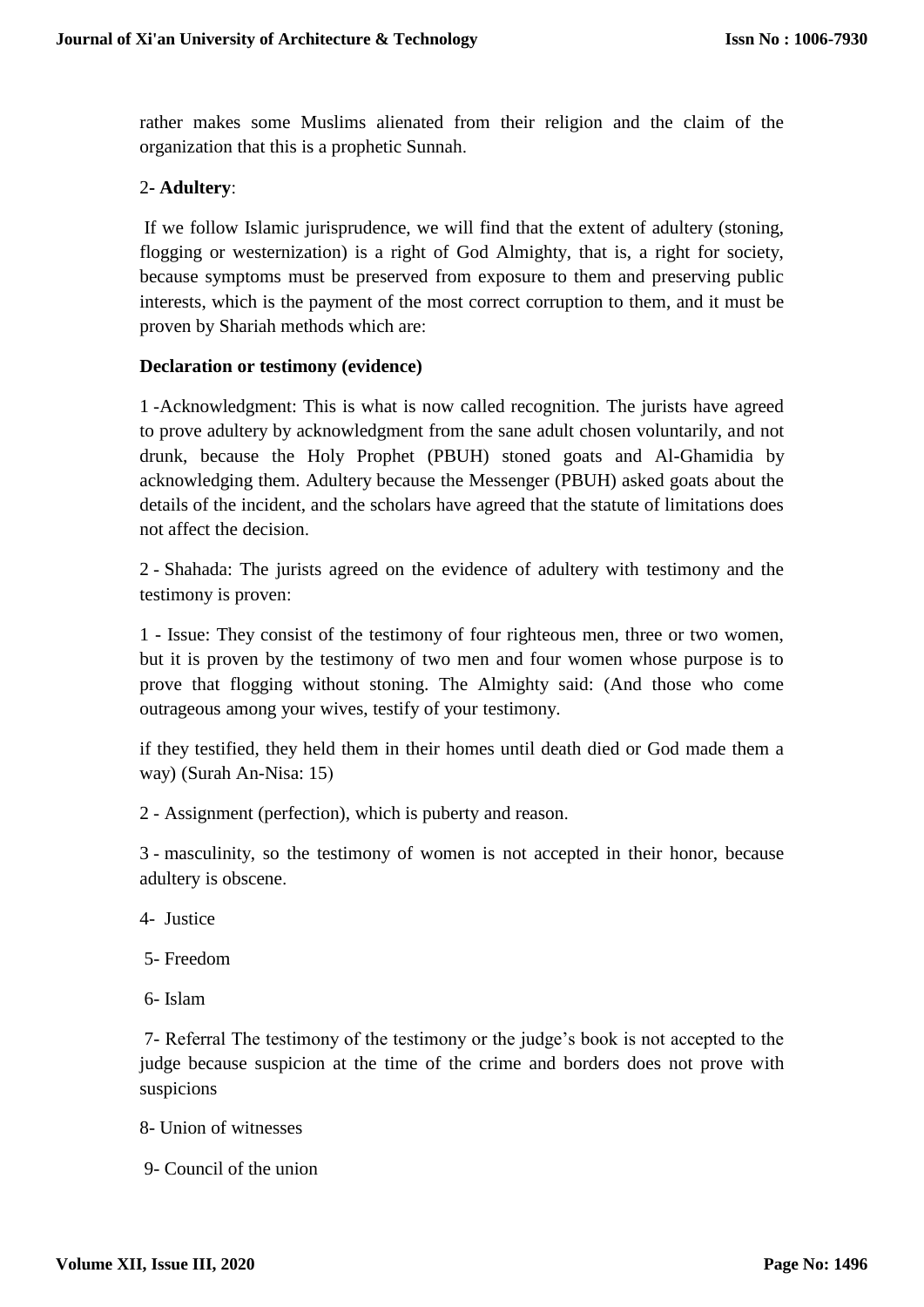10 - that the witness who is perceived as the one who intercourse

11- The witness must be one of those able to file a suspicion 1

12- Witnesses remain eligible until the limit is held.

These are the conditions for establishing this legal limit, and when looking at the practices of ISIS in applying the borders, including this limit, we find that the organization has violated the Islamic legal conditions for establishing this limit where we find that the organization has imposed a punishment of flogging on school students in case they violate wearing Afghan dress, which is a phrase Short robes, pants, and females are a black robe that covers the body from head to toe, where the organization imposed this uniform in the schools of Mosul, Tikrit, Fallujah, Hawija and Hit.

 Among the fatwas required by the organization to limit the skin: 25 lashes for everyone who leaves the Friday prayer and 70 lashes for everyone who refuses to prostrate to the prince of the organization and impose a thick black veil and any negligence on the part of women, especially with regard to the degree of its thickness leads to arrest and the skin of girls because their eyebrows appear from below The niqab and 70 lashes for everyone who speaks the word ISIS as it has to say the Islamic State in Iraq and the Levant.

It is clear from the foregoing that this manipulation of the provisions of this legal limit through the number of lashes and its application according to his personal whims to become far from the Islamic law and contrary to it, and we also find a great contradiction in this organization as it performs the ugliest cases of rape against the women of the Yazidi minority, where it exposed a total of 5270 from Yezidis to kidnapping, and 3,144 of them are still being held by the organization, and thus the contradiction becomes that it applies Sharia law to people without applying it to itself and its group.

## **3 - Steel:**

After the research, we found that the one who has the most jurists on it is that this verse was revealed in the bandits of Muslims in it. The wise street mentioned an end famous in jurisprudence with a limit of spoilage. Among the provisions included in the verse is the necessity to establish the limit on the categorical warrior of the road without pardon when enabling and before repenting unlike the repentant warrior Before being able to do it, then the one who has jurisprudence that pardon is permissible and in the verse in general it says: She did not belong to an honorable person who is not a high-ranking or despicable person, so the reward is not considered in this limit to indicate that the punishment is not part of retribution, even if the murder took place. The reason for this is that the jurists are unanimous that the amnesty of the murdered guardian in the harpoon has no meaning in dropping the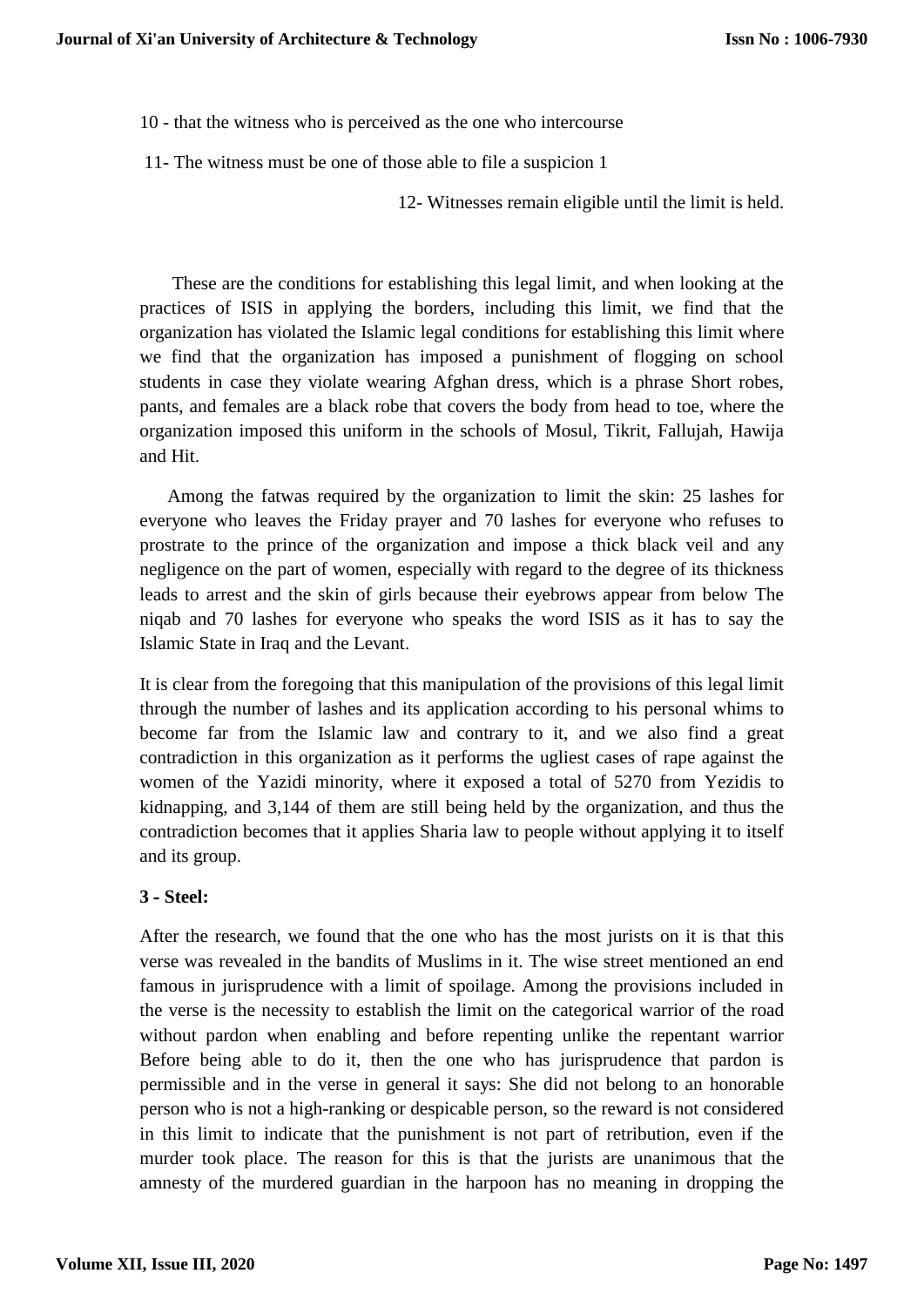penalty and the rulers must establish this limit on the warrior, because killing kills an end, the issue is not a question of punishment until the saints of the blood choose between punishment and the pardon.

 The killing in the harba is different from the killing in the retribution. The killing in the latter is merely the killing. As for the harba, the killing in it is very effective, it is not just Murder, rather, it is intended to corruption on the ground because of its intimidation, theft of money, and indecent assault.

What is meant is that the punishment is a reward, as it is a reward and a reward for the criminal with what he deserves because of his aggression on the individual right, social right, justice and logic as a basic human value that requires that it not be settled between the benefactor, the offender, the reformer and the spoiler, so each of them is rewarded for what was presented. Boundaries are serious crimes and are an aggression against society and its human values, so it was required by justice that the aggressors not go unpunished.

After the above research, it appears that the severity and severity of these punishments is due to the fact that its crimes have a distant social danger and the main goal of them in Islamic law is restraint, prevention, and the achievement of justice and security in society.

The third requirement: the position of Islamic criminal jurisprudence on how ISIS carries out sanctions

#### **First: slaughter:**

1- practiced regulate Daesh slaughter and kaafirs it says ((If you meet the saying of those who disbelieve smite the necks even if Otkhantamohm either of us Vhdoa bond after either a scapegoat until the war come to an end)) Sura Muhammad: 4).

But we say that this verse speaks of fighting the infidels when they meet in the battle as stipulated by the people of interpretation, where Al-Tabari said, "If you meet them who disbelieve in God and His Messenger from the people of war, strike their necks, and the purpose of hitting the necks is killing because it is comfortable for killing and is away from torture as stipulated in the text." That the owner of Al-Manar said: (If you met your enemies, the infidels in the battle, then fight them by hitting the throats because it was comfortable to kill and keep away from torture) The purpose of killing is not torture, but using a method of killing to relieve the murdered and take his soul without torture.

2- They also infer the slaughtering through the narrated narration from Amr ibn al-Aas on the authority of the Prophet (PBUH) ((Oh Muasher of Quraysh. As for the one who has my soul in his hand I did not send you to you except to you except by slaughter and he pointed with his hand to his throat so Abu Abu Jahl said to him, O Muhammad, I was ignorant and the Messenger of God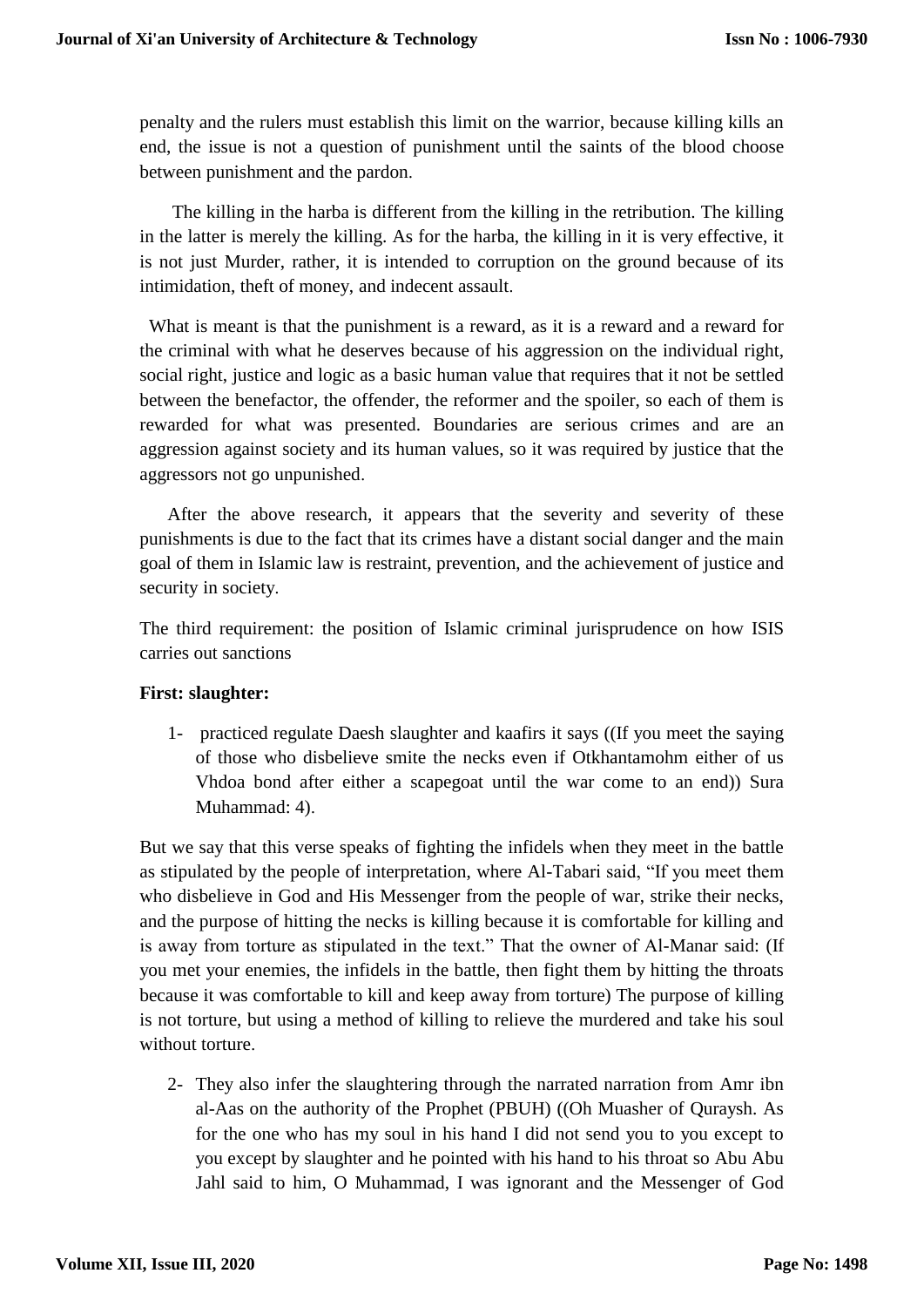said) PB: You are one of them, and here we say that there is a huge fallacy in these words, which are:

First: It will be the goal of the Prophet's (PBUH) mission or the title of his message to slaughter people and this is contrary to the Holy Qur'an in the Almighty's saying "(We have not sent you except as a mercy to the worlds") Surat Al Anbiya: 107) and when a mercy was sent about (PBUH) ) The slogan of your coming to slaughter is the slogan of exclusionary exclusion, so how can the Prophet raise it and make it a title for his vocation.

Secondly: that these words were said in Mecca before the emigration, as its context indicates, and when the Prophet (PBUH) addressed them with the phrase ((I have brought you to the slaughter)), as the hadith presumes, they were afraid and panicked, and this matter is surprising and surprising because the Meccan stage was characterized by the Prophet (PBUH) adopting the method of the managed Patience, patience, and tolerance for harm are just as invalid. The balance of power was not valid.

Thus, in the foregoing research we find that killing was slaughtered in a way that was not pledged on behalf of Muslims since the time of the Prophet and his companions, and after them the scholars and the judiciary, as this ratio to the Sunnah is denied from saying and claiming without knowledge.

Second: Burning neighborhoods

ISIS burns neighborhoods, and they refer to several evidence, including:

- 1- That Muhammad was interested in burning the homes of those who left behind the prayer with fire: On the authority of Abu Hurairah, the Messenger of God (PBUH) said ((The heaviest prayer for the hypocrites is the evening prayer and the dawn prayer, and if they knew what was in them, they would come to them if they liked. I was concerned that he ordered with them packages from firewood to people who do not testify Praying so their houses were burned with fire)).
- 2- that Abu Bakr was burning the apostates with fire: that Abu Bakr had burned the suddenness of Al-Baqi 'in the city and was because of his money. When the friend heard that he sent an army behind him, he spread it, and when he was able to send it to Al-Baqi', he gathered his hands to his feet and was thrown into the fire while he was stoned.

We say that there is no such talk in the actual application in Islamic jurisprudence, nor in the Qur'an or Sunnah, because those who follow the system of penalties imposed by Islamic law on crimes and crimes find that there is no punishment for burning with fire even in the most serious crimes and prejudice to the security and stability of society, but rather to On the contrary, there was a lot of evidence prohibiting murder by burning with fire, including: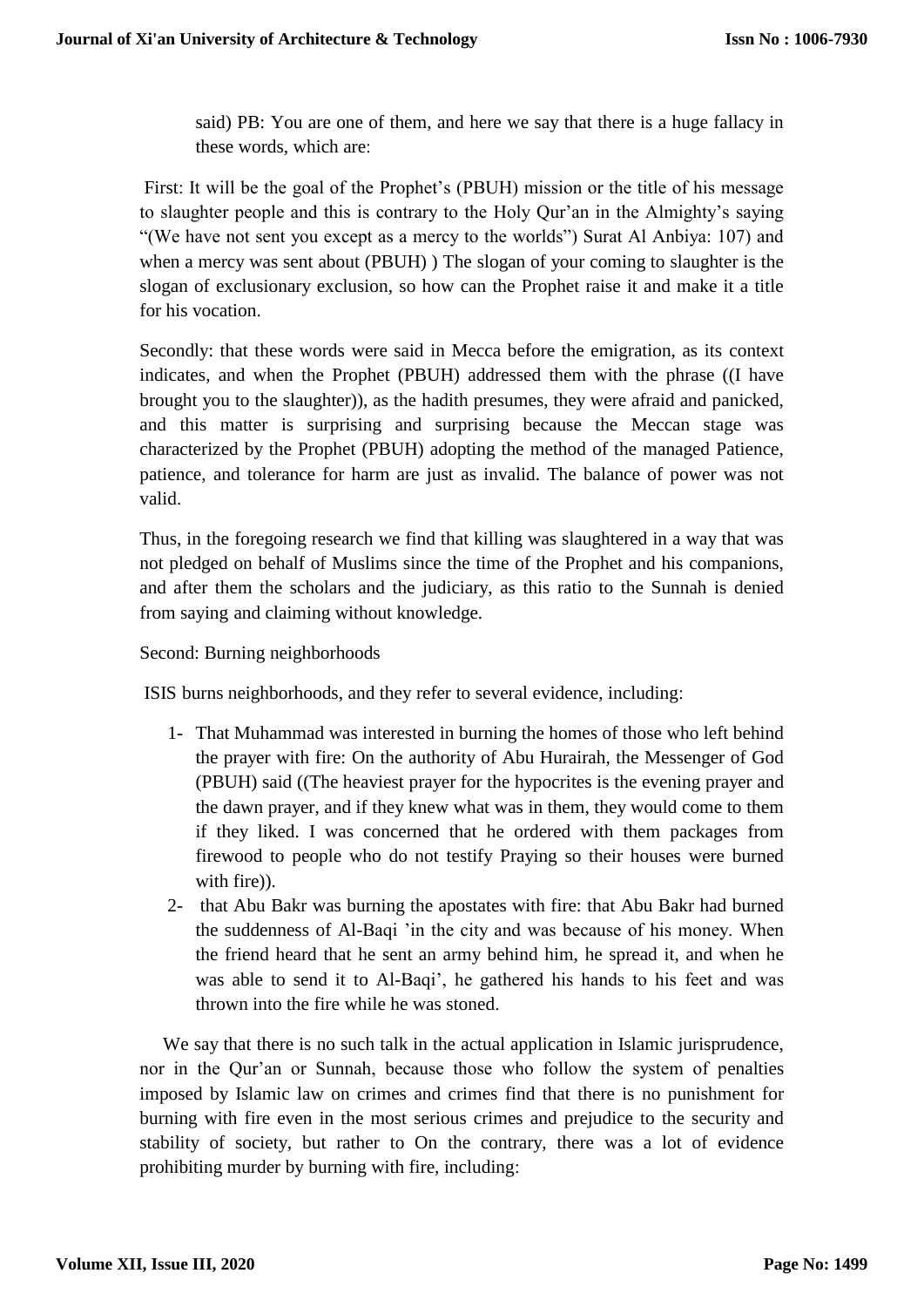What was narrated from Abdullah bin Zaid Al-Ansari said (the prohibition of the Prophet (PBUH) from the Prophet and the proverb) The significance of the evidence is that the prohibition of homosexuality and torture in general and killing by burning with fire is a forbidden example.

And what was narrated from Shaddad ibn Aws, he said two two you memorized about the Messenger of God (PBUH) said (God wrote benevolence on everything, and if he kills them, do good for the killers, and when you slaughter, they improve the carnage).

And Islam took great care to prohibit the representation and abuse of the bodies of the dead and murderers, even if they were warriors or criminals, and the Messenger of God (PBUH) said: (Behold, the example, even if the dog has brains).

The research reaches through the foregoing that killing by burning with fire is a forbidden policy to prohibit the Prophet (PBUH) from killing by burning and also forbade him from being a proverb and ordering him to do charity in killing whatever his reason is.

#### Third: Killing children and young adults

ISIS kills children and young adults, and they infer that: Ibn Ishaq said that the Messenger of God had ordered the killing of everyone who grew from them. Ibn Ishaq and the Division of Ibn Hajjaj told me about Abd al-Malik bin Omair on the authority of Attiyah al-Qurazi said his word the Messenger of God has commanded to kill from the children of Quraysh Everyone who grew up in them and I was a boy and found me did not grow, so let me go.

The response: Islam prohibits encroaching on non-combatants, women, children and the elderly. I am content here to transfer the commandment of the Messenger of God to the princes of the companies and put it by drawing Muslims first and drawing the whole world. It was (pbuh) as stated in the hadith considered for Imam Al-Sadiq, peace be upon him - as he wanted to send the secret of their prayers He sat them in his hands and then said: ((Walk in the name of God and in the path of God and on the religion of the Messenger of God do not boil, do not represent, do not treachery, do not kill an old man, a boy, a woman, or cut down trees unless you have to). And after this we come to a fact that the Dash organization came without its predecessor, which is the letter of savagery on which it built its intellectual and ideological foundations, which is reliance on the speech and administration of savagery that came in the ISIS constitution that was published before the advent of this organization, and that was in the book (Administration of Savage) by Abu Bakr Naji the unknown The situation that the regime invented to publish this book among its ranks to be the map on which ISIS followers follow from stirring up the brutal chaos in which it can control the innocent, because fear of natural instinct for man, and therefore these killers control the places they put their feet on.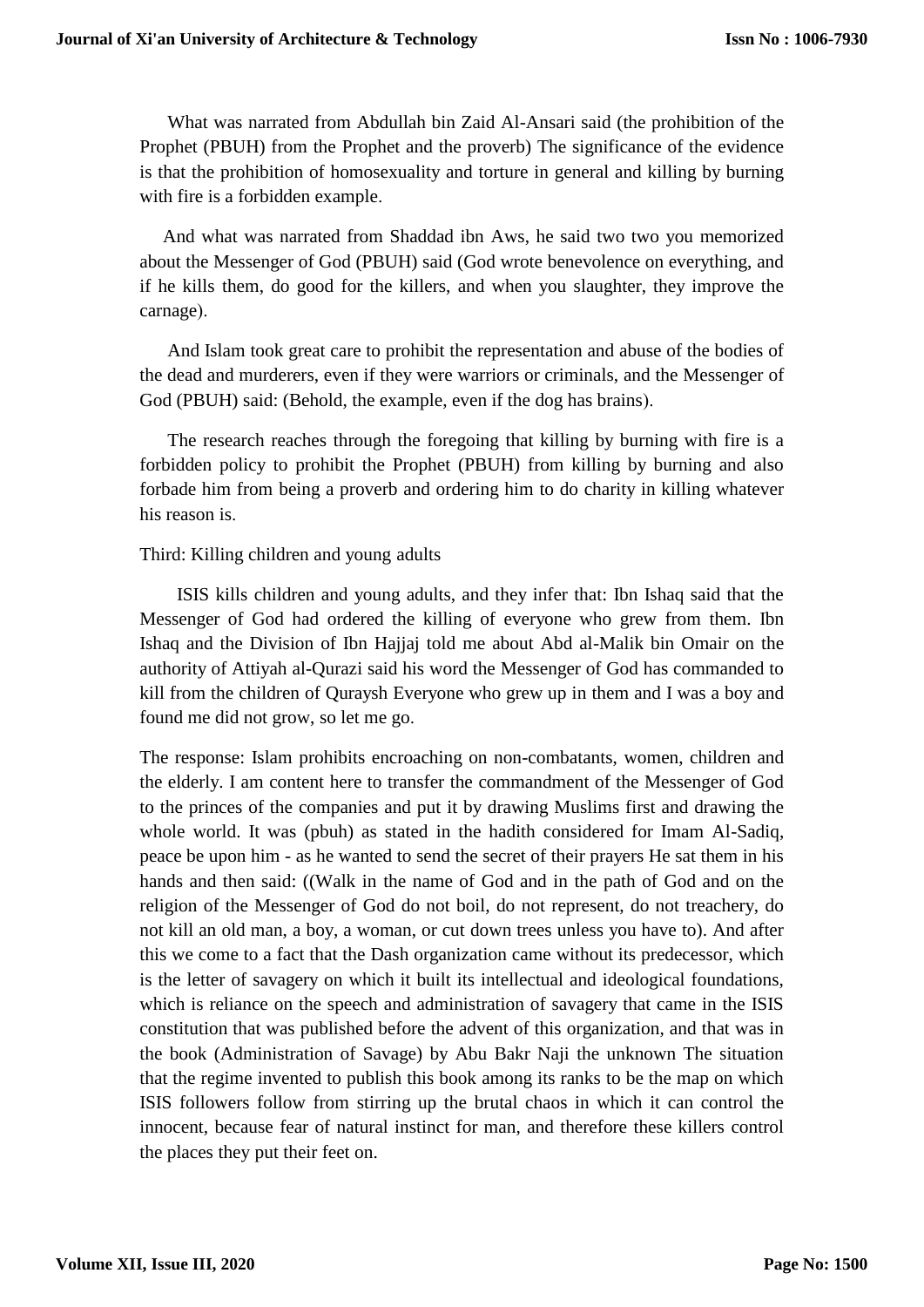## **Conclusion**

From the previous presentation, they are not the suspicions raised by the Islamic State, which says many extremists of different degrees, the following results are clear to us:

 •ISIS is an exaggerated organization in religion that has combined ignorance of the Sharia with the words of the scholars and ignorance of reality and what is good for life, with deviation and innovation in religion and excessive judgment on those who violate them and deal with Muslims and other religions.

 •ISIS crimes exceeded the crimes and deviation of the first Kharijites, and they were a reference to all the crimes of the oldest of the extremist and perverted thought, as they benefited from the ideas and practices of the enemies of the Islamic religion, and they were truly a stock implanted in the side of Muslims and challenging the authentic Islamic Muhammadi project.

 •ISIS combined all these deviations and fell into the most severe of which the first Kharijites fell from unlawful killing and corruption in beliefs and funds. Perhaps the most dangerous thing that was proven by the events of recent years is the ability of this organization to increase the deviation, which means the possibility of its emergence is not really in other names or more severe beliefs Deviations, and that the disappearance of these organizations does not mean the disappearance of their ideas does not contain good and righteousness.

 •All Muslims must be aware of the conspiracies surrounding them to undermine Islam by returning to correct the deviant paths in the delusional thought called for by intellectual movements, both Islamic and non-Islamic, that aim to distort the reality and essence of Islam.

#### **Recommendations**

 •Reviewing the jurisprudential codes and Hadith references that are the basic reference for intellectual, ideological and legislative buildings, and clearing them of the similarities of the hadiths and ideas intruding on authentic Mohammedan Islam.

 •Confronting deviations in thought and religion instead of recycling problems and exchanging charges and evading them on the pretext that this is made by the enemies of Islam only. Rather, it is necessary to confront the intellectual and ideological extremism of all religions and sects, and to search for peaceful and reconciliatory areas, and to search for participants to live in peace with all individuals, groups, components, and groups.

## **Sources and references:**

The Holy Quran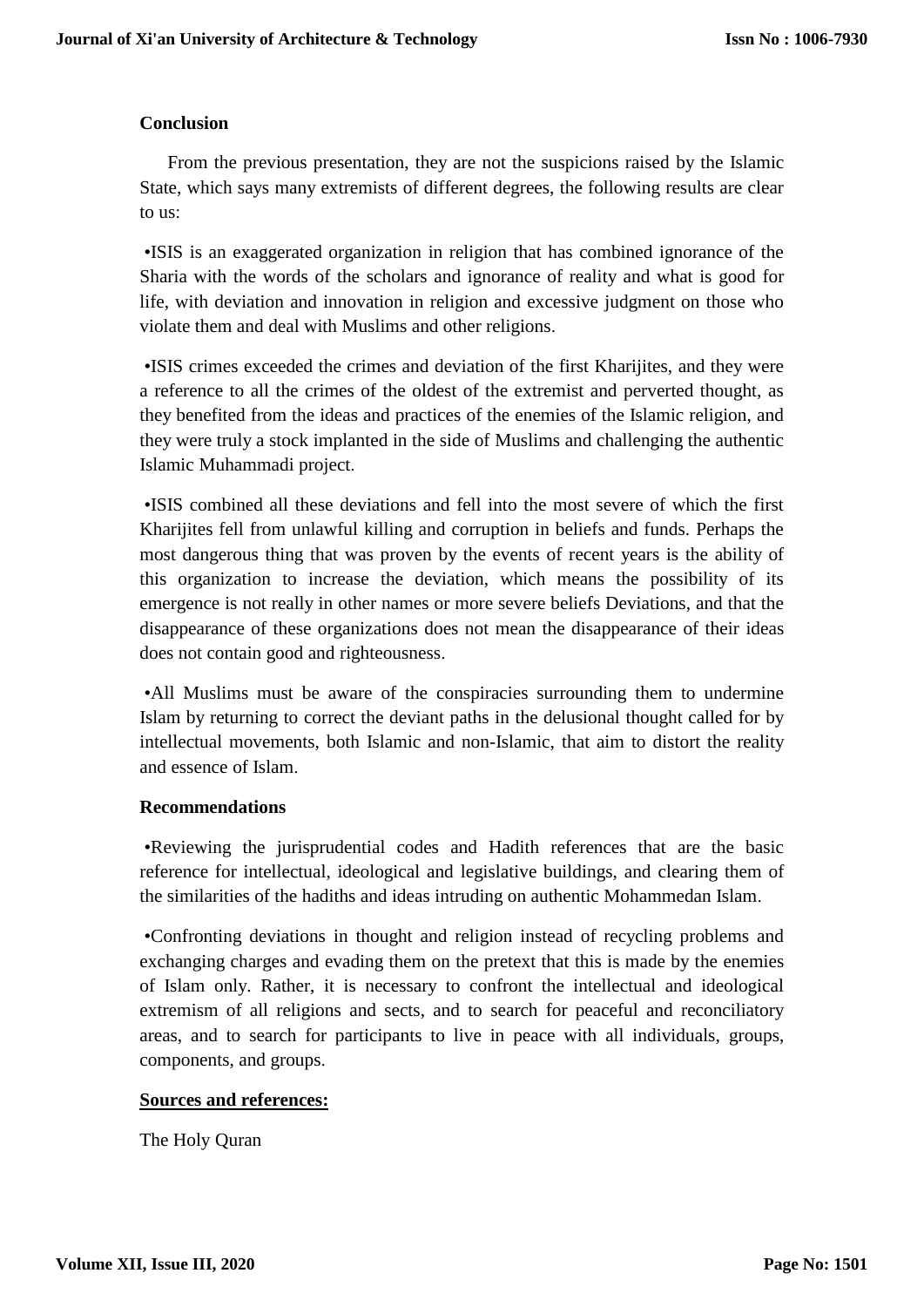•Hands in the invasion, by Ahmed Mohamed Shaker and others, Arab Heritage Revival House - Beirut.

 •Al-Bayhaqi: Abu Bakr Ahmad bin Al-Hussein bin Ali (458), Greater Sunan, Dar Al-Fikr, Beirut - Lebanon.

 •Albany: Muhammad Nasir al-Din (1420), Irwa al-Ghaleel, 2nd floor, 1405, Islamic Office, Beirut - Lebanon.

 •Al-Tirmidhi, Muhammad bin Issa: Sunan Al-Tirmidhi, investigation by Ahmed Mohamed Shaker and others, Arab Heritage Revival House - Beirut.

Al-Jaafari, Mustafa Saleh: ISIS, its truth, its roots, its legitimacy, its disparities, its fatwas, its opinions, its Orientalism, 2017, pp. 106-107.

Al-Hur Al-Amili: Muhammad Bin Al-Hassan (1104), The Shia Ways, 2nd Edition, 1414-Qom.

 •Al-Haali Investigator: Abu al-Qasim Najm al-Din Ja`far ibn al-Hasan (676), Sharia al-Islam on issues of permissible and forbidden, spreads by Jalaluddin

Hamdan, Nasif Jasim: ISIS and the War of Minds, Dar Al-Kutub Al-Alami, Iraq - Baghdad

 •Al-Khishn, Hussein: Islam and Violence: Reading in the phenomenon of takfir, Arab Cultural Center, Casablanca, Morocco, 2006.

Al-Raqab, Saleh Hussein: The Islamic State ISIS, Gaza - Palestine, 2nd edition, 2015 CE.

Turkish Presidency, Abuse of Religion and ISIS Terrorist Movement, Presidency of Religious Affairs, Ankara, 2016.

 •Al-Sarraj, Abbas, Kawakir Baqer Al-Fadhli: Al-Wajeez, Criminal Jurisprudence and Judicial Provisions, Dar Al-Seeder, Najaf Al-Ashraf.

The fern: the simplified

• Al-Suyuti: Jalaluddin Abdul Rahman bin Abi Bakr, likenesses and isotopes, 1st floor, (Dar Al-Kitab Al-Alami, Beirut, Distribution of Dar Al-Baz for publication and distribution, Mecca, Mecca)

 •Al-Shanqeeti, Muhammad al-Amin bin Muhammad: The lights of the statement in the clarification of the Qur'an in the Qur'an, Dar al-Fikr, Beirut, 1995.

 •Al-Shawabkeh, Raed Mahmoud Ahmed: Treatment of Prisoners in Islam, Researches of the International Conference, Denouncing Suspicions of Extremism and Atonement, Jordanian Ifta House, 2016.